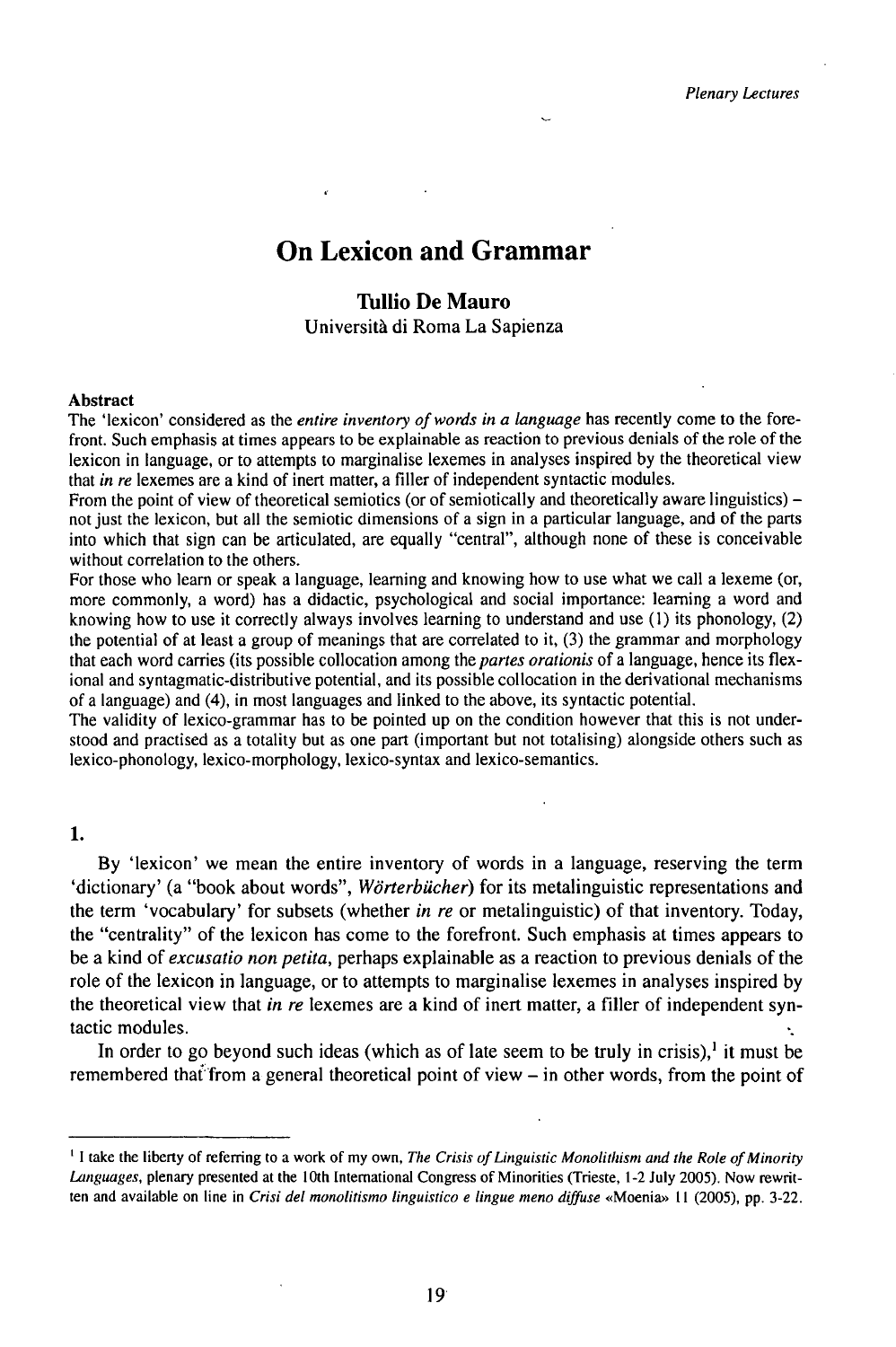view of theoretical semiotics (or of semiotically and theoretically aware linguistics)  $-$  not just the lexicon, but all the semiotic dimensions of a sign in a particular language, and of the parts into which that sign can be articulated, are equally "central": the dimension of phonological or graphical expression of the signifier, the phonology, no less than the morphological and syntactical dimension, the semantic no less than the pragmatic.<sup>2</sup> None of these is conceivable without correlation to the others. All equally serve to tie together - in ways that vary from one language to another - the concrete enunciations called *parole,* made up of concrete expressions and concrete meanings, to signsand phrases which can be correlated to other possible signs and phrases in the language in question, and all consisting of (or decomposable and analysable in) morpho-syntactical modules made up of elements of primary articulation, i.e. morphs or monemes.

Another thing can and must be said about the relationship between the learner or user and a language. For those who learn or speak a language, learning and knowing how to use what we call a lexeme (or, more commonly, a word) has a didactic, psychological and social importance. Learning the use of words to understand and to be understood is the doorway to the world of a particular language and only by crossing that doorway, by having crossed it, does language  $-$  i.e. the innate faculty possessed by the human species  $-$  ward off atrophy and, becoming activated, endure. There is no contradiction in recognising this centrality, so long as it is also understood that learning a word and knowing how to use it correctly always involves learning to understand and use:  $(1)$  its phonology,  $(2)$  the potential of at least a group of meanings that are correlated to it and that, through the activity of speakers, confer upon it the *dúnamis*, the potential to mean, the meaning,<sup>3</sup> (3) the grammar and morphology that each word carries (its possible collocation among the *partes orationis* of a language, hence its flexional and syntagmatic-distributive potential, and its possible collocation in the derivational mechanisms of a language) and (4), in most languages<sup>4</sup> and linked to the above, its

<sup>2</sup> For the interaction of these four dimensions in all signs of all languages, please refer to De Mauro, *Guida all'uso delle parole,* la ed., Editori Riuniti, Rome 1980, pp. 34-36, and to Id., *Minisemantica dei linguaggi non verbali e delle lingue,* la ed., Laterza, Bari 1982, pp. 20-25. The view presented here seeks to integrate the three dimensions of the sign identified by Charles Morris (semantic-referential, syntactic and pragmatic) and the three identified by Karl Bühler (representational, conative, expressive).

<sup>3</sup> Considering the meaning as *dúnamis* and not as the thing meant, *semainómenon,* appears to be a trait differentiating the Epicurean concept oflanguage'(Philod. *De signis* 31, Diog. Oen. 12) from the well known Stoic view. Many years ago *(Introduzione alla semantica, Laterza, Bari-Rome 19651, especially pp. 192-96) I argued in favour of this* active concept of meaning and, in spite of a search for a better one, <sup>I</sup> have not found sufficient reason to abandon it. Recently, Roberto Gusmani *(Ambiguità terminologiche,* in Vincenzo Orioles (ed.), *Dal 'paradigma'allaparola. Riflessioni sul metalinguaggio della linguistica,* <sup>11</sup> Calamo, Rome, 2001, pp.61-66) has suggested seeing in Saussure's term *signifiè* the appropriation and translation not of "what is meant" (equivalent to the Stoics' *semainómenon),* but the appropriation and translation of the Latin noun *significatus* "act of meaning". It is an interesting hypothesis which, if confirmed, would contribute to reinforcing the interpretation which – for other reasons as well – must be given to Saussure's concept.

<sup>4</sup> Mark Aronoff has maintained that "morphology is inherently unnatural. It is a disease, a pathology of language", (quoted and acutely discussed in Anna M. Thornton's excellent treatise, *Morfologia,* Carocci, Rome 2005, pp. 161- <sup>72</sup> - the quotation ofAronoff is on p. 161, taken from <sup>a</sup> <sup>1998</sup> work). Obviously, as Aronoff does not fail to recall in the same context, morphology is, so to say, a true pandemic: the only languages to save themselves from it are those,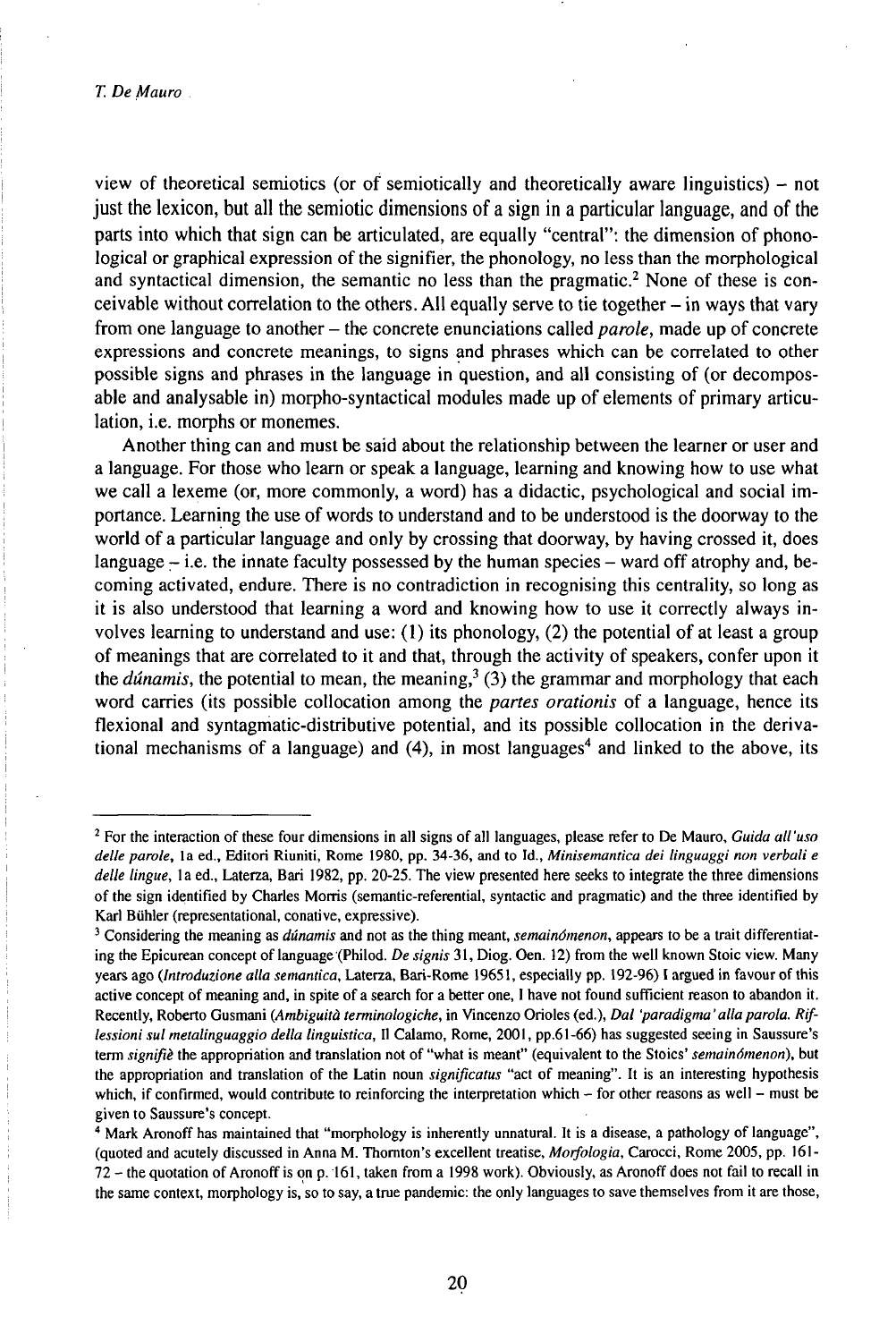syntactic potential. The road to the empowerment of a language starts from here: from beginning to learn and gradually to possess individual words; and with individual words their phonology and, then, little by little, the phonology of a language; their morphologicality and grammaticality, and then, little by little, the morphology and grammar of a language; their syntax and, with that, progressively, the syntax of a language; their meanings and then, again progressively, the noetic horizon of expressions of a language.<sup>5</sup>

Attentive scholars, such as the late Maurice Gross and Annibale Elia, have highlighted the validity of lexico-grammar.<sup>6</sup> Good enough, on the condition however that this is not understood and practised as a totality but as one part (important but not totalising) alongside others such as lexico-phonology, lexico-morphology, lexico-syntax and lexico-semantics; all parts of that comprehensive exploration of languages as, not just *viables*, but effectively *vivantes?* that is, as transient arrival points of the convergence of the *masses parlantes* towards certain *langues* in a particular historical *temps;* and therefore, as historical-cultural (or, ifone prefers, socio-linguistic) expressions of that capacity to organise and transmit unlimited experiences which is the verbal *langage* consigned to the human race, and to communities and individuals who are part thereof, by the genetic patrimony, the *phúsis* of the ancients.

I will now seek to arrange and discuss at least some of the points implicit in the above affirmations.

#### **2.**

Over the 20th century the notion of a system – used by historical-comparative linguistics since the early 19th century to categorise grammatical data  $-$  has repeatedly inspired analy-

not very many, of the isolating languages that best represent the ideal of a perfect isolating language. From a general semiotic and theoretical viewpoint, Aronoff's affirmation is less disconcerting than at first appears. Morphology in the strict sense (that is, grammar understood as the entire array of inflectional paradigms) can well be lacking. What cannot be lacking in any articulated code, and therefore in languages, and that concerns all signs and all their morphs (or monemes or however else we wish to call the primary units of articulation) is what the scholars of logic and semiotics in the 1930s taught (or should have taught) us to call the *syntactic* dimension: the perennial reference of each sign and phrase, and of each of their morphs (even in telegraphic texts of inflective languages, even in merely naming signs, such as emblems and the like), to other potential signs, phrases and morphs of the same language, and the correlative value that these referring morphs acquire with and by such referral. Morphology in the strict sense, if not a semiotic necessity, is nonetheless a powerful means for the determination of syntactical relationships, alongside the determinations arising from distribution. Against Chomsky's idea of grammar as a pure accident, *lusus,* of human intelligence, it must also be added that grammaticality is an equally powerful way to determine the relationship between the sign and the situation in which it is used, vital for putting the potential of a language into effect in phrases and texts, and in their enunciation and comprehension. It is no coincidence that grammar in the strict sense is lacking in those articulated codes in which formalisation reaches the point of cancelling pragmatic variables, as in mathematical calculations.

<sup>5</sup> On the incremental nature of the lexicon and of learning it cf. Silvana Ferreri, *L'alfabetizzazione lessicale. Studi di linguistica educativa,* Aracne, Rome 2005, pp. 11-41; further information and material in Isabella Chiari, Tullio De Mauro (ed.), *Parole e numeri. Analisi quantitative deifatti di lingua,* Aracne, Rome 2005.

<sup>6</sup> Annibale Elia, *Le verbe italien,* Schena-Mizet, Paris-Bari 1984.

<sup>&</sup>lt;sup>7</sup> Ferdinand de Saussure, Cours de linguistique générale, 2° ed., Payot, Paris 1922, pp. 112-13, Italian translation, Laterza, Bari-Rome 19671, pp. 95-97.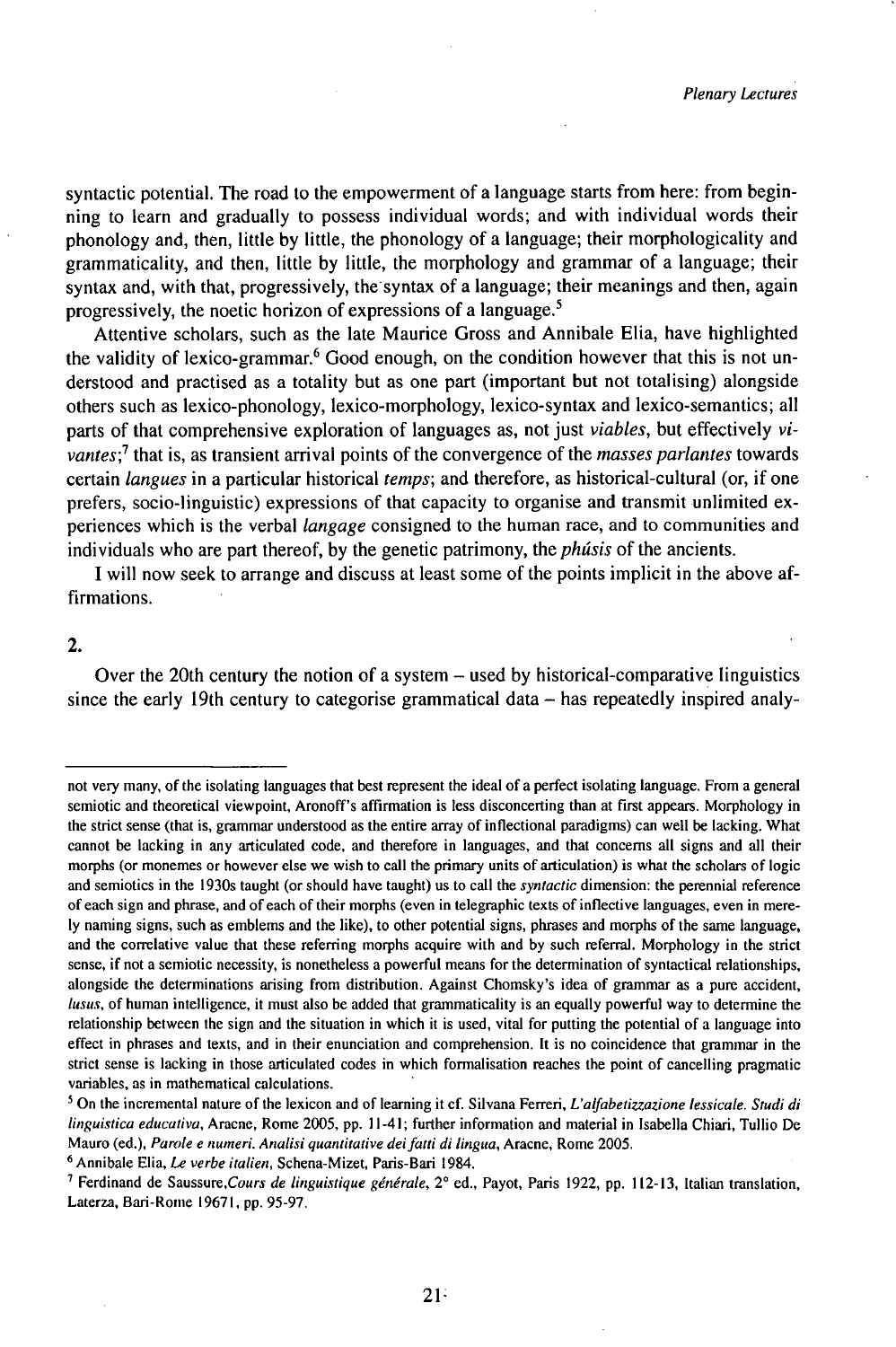ses of the lexicon. It seemed that considering the lexicon as a system or structure helped to explain various factors.

(1) In the first place, especially in inflective and amalgamating languages through their usage of different inflectional classes (but also in isolating languages through their usage of classifiers and syntagmatic distributions), the lexemes of a language can all be organised in distinct *partes orationis,* and this gives lexicons the air, not of a disorganised jumble, but of groups of formally coherent classes. (2) In the second place, the array of lexemes is given coherence by the fact that they can be analysed and etymologised in a synchronic relationship with a certain number of derivative or compositional regularities. (3) In the third place, lexemes follow syntactic regularities correlated with (1) and (2); thus, for example, a lexical base may be moved from one category to another so long as these regularities are respected in such a way that the base so moved acquires the syntactic constraints, contours and potentials of the category of arrival. (4) Finally, the systematic nature of the lexicon appeared within reach at the level of lexical semantics when (a) it was hoped to reduce the multiform and elusive reality of meanings to a combination of a closed group, i.e., of a system with a limited number of distinctive traits, such that the meaning of the Italian lexeme *toro* is a result of the combination "LiviNG+MALE+ADULT+(NON HUMAN) BOVINE", each trait re-emerging in other combinations, LiviNG in *ragazza, tranviere* or *passerotto,* MALE in *guerriero* or *pompiere,* ADULT in *gallina* or *professore,* (NON HUMAN) BOVINE in *vacca, mucca, manzo, vitello, bovide, bufalo, zebù;* (b) it appeared that another aspect of the systematic nature of meanings was to be found in the connection between the acceptations of a single word or number of words and generally applicable models, *nomen agentis* versus *nomen instrumenti {accenditore, accumulatore, affrancatrice* etc.), *nomen actionis* versus *nomen rei (discesa, salita, uscita),* and in the traditional division between specific meanings and extensive and/or metaphorical meanings in accordance with the traditional configurations of rhetoric.<sup>8</sup>

<sup>&</sup>lt;sup>8</sup> It is worth noting how, as in other areas of the description of language, still-useful precedents are to be found in Greek and Latin treatises. From within the world of rhetoric, ideas emerged concerning the linguistic and semiotic possibilities of the reformulation of discourses and, in particular, of the physiological semantic mobility of words. In De Oratore Cicero writes (III 40, 161): nihil est in rerum natura cuius nos non in aliis rebus possimus uti vocabulo et nomine; unde enim simile duci potest - potest autem ex omnibus - indidem verbum unum, quod similitudinem *continet, tralatum lumen afferet orationi,* "in the nature ofthings, there is nothing the appellation and name ofwhich cannot be used in [reference to] other things; whence, indeed, can be drawn an [element, aspect] – and indeed it is possible from all things - <sup>a</sup> word containing the similarity, transferred, will being light to the discourse" (in my translation, <sup>I</sup> have sought to maintain the ambiguous position and the ambiguous meaning of *tralatum:* "word" or "light"?). Elsewhere, Cicero himself does not fail to note that there is a cultural component involved in pushing towards or in blocking a metaphorical development. Quintilian, at least in one particular case, adds an interesting note (VIII 2, 7): *vertex,* from its acceptation of "whirl" passes in good Latin to the acceptations "vortex (of wind)" (cf. *vertigo, vertiginosus* "one who suffers from vertigo"), then "swirl of hair on the nape of the neck", and "top of the head", and finally, in classical Latin, "peak of a mountain, great height" (cf. Italian, *vertiginoso* "producing vertigo because of great height"). To these acceptations we have added, as late and modern continuators of vertex: "peak of a geometrical figure" (cf. Italian verticale), "ruling group of a social class, of a political party, of a commercial company" and finally (for now) "meeting of leaders of different countries, *summit, caucus"* (cf. Italian *verticismo, verticistico).* Later I will explain the reason for these parenthetical observations on derivatives. Quintilian, then, encour-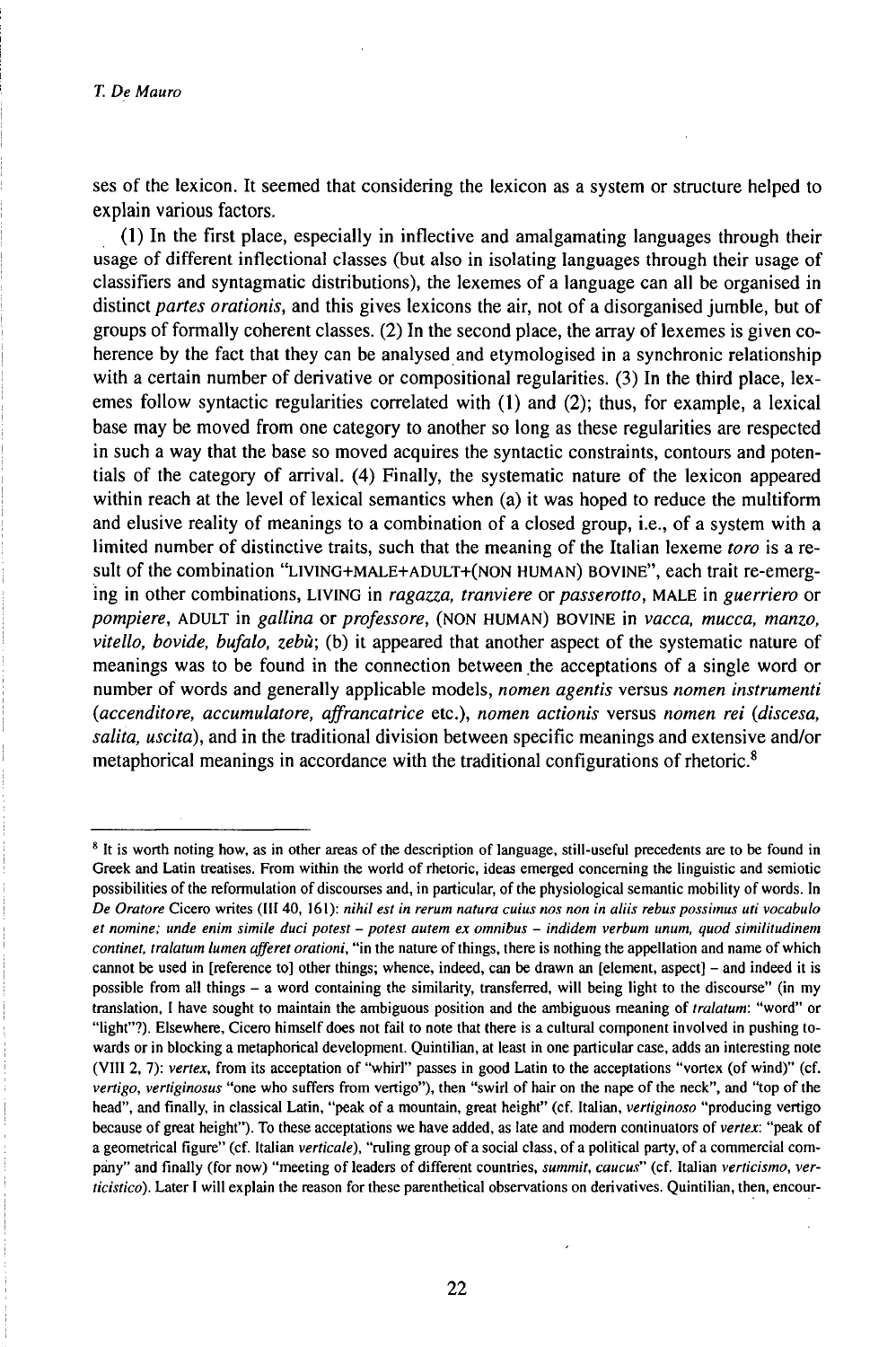3.

We have highlighted the advantages of using the idea of system in describing the lexicon of a language. Let us now consider the difficulties involved in considering the lexicon of a language to be per se a system.

Speaking generally, it is true that  $-$  to re-appropriate the terms used by Kant on the subject of 'system' - we may recognise in the lexicons of languages phenomena of expansion *per intussusceptionem,* i.e., specific to a system in the strict sense, such as an organism that grows or a system of axioms that is enriched with new theorems, etc. Words, or rather morphs or sintemi assumed as a lexical base, plus rules of derivation and composition, give rise to new words or sintemi. Yet, equally present is expansion *per coacervationem,* such as in a pile of grain, a mass of stars and galaxies, or a growing city: situations that over time reorganise themselves into new equilibriums by and with unpredictable external additions. In the case of languages this comes about by the influx of neologisms, either borrowed or invented, by the breakdown of distinctions between signifier and sintemi due to phonological factors, etc. Moreover, further weakening the transferability of the idea of system in the strict intussusceptive sense, is the continual phenomenon of obsolescence which often cancels precisely what, in an earlier period to the one being considered, were the lexical bases; as in the case of *civico* and *civile* in twentieth-century Italian, or *lacustre* and *lacuale, piovasco* and *piovoso* - deprived of *cive, laco, piova* which in a remote synchronic phase were their normal bases of derivation. The contemporaneous presence of unsystematic neologies and obsolescence has general theoretical justification only if we abandon the idea that the lexicon is *in re* a system, and we recognise its true nature, not only open but altogether variable, incremental and decremental. Iffrom the entire mass of lexemes extant in <sup>a</sup> language - i.e., those used non sporadically (not as *nonce* or *occasional words*) in discourses and texts that in terms of phonology, morpho-syntax and fundamental vocabulary refer to a single language (we know today that this mass is very difficult to quantify, the ongoing calculation of its vast extension being in the order of many millions) - we move our attention to idiolectic lexicons, the oscillations between them and within each of them over time are just as important and, once again, render it hard to explain the phenomena of comprehensibility, which take place even with unequal possession of the lexicon  $$ something that would be unimaginable if understanding came about by way of a calculation working on a closed system of units and their values.

In particular, in order to understand the limits of points (l)-(3), it must be observed that, though at times marginal in dictionary definitions, there are lexical elements such as primary

ages us to realise that the acceptance of the various metaphorical meanings of a particular word is the result of a sinuous, un-predetermined, diachronic process. Finally, a point repeatedly reiterated by the ancient treatises is that tropes are not (or not always and necessarily) a supplementary and ornamental pastime. *Katákhresis* or *abusio* becomes necessary also because of the penury of specific words already extant, *inopiae causa* says Cicero shortly before the above quoted passage (III 38,155). Even more clearly did Tryfon *(Trop.* 191,12) identify the *trópos katà tò anagkaîon,* the semantic dilation that responds to the need (a need that emerges and first finds response in the *parole,* but that is of *langue)* to find adequate words to speak about the *akatonómaston,* that which has not yet been named and verbalised.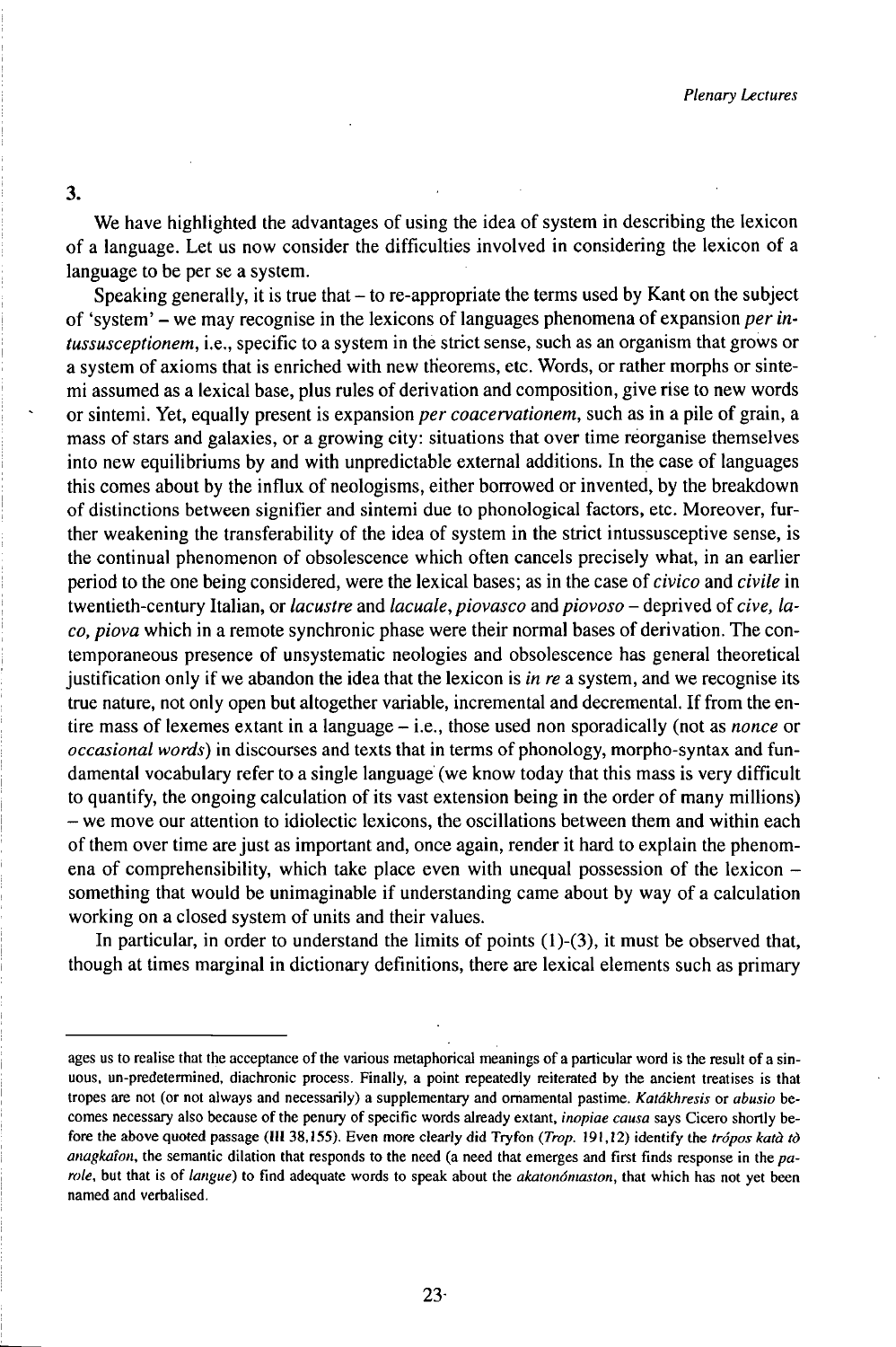#### *T. De Mauro*

interjections (oh, mmm), secondary (Italian, cavolo!) and deformed secondary (perhaps the same cavolo, diamine, perdindirindina) interjections, interjectional phonosymbols (toc toc) and nouns *(il toc toc allaporta mi ha sorpreso),* and, finally, acronyms that cannot be inflectionally classified *(ONU, CNR)* and that largely elude, as do many eteroglottical borrowings, the normal derivational mechanisms of a language. Part of this material is difficult to insert into syntactical regularities.

More radical objections concern point (4), the reduction of lexical meanings to a system. There are factual objections of a general nature: the extendibility of the lexicon makes it necessary to recognise that the supposed system of semantic traits is necessarily open, and that therefore it is not a system in the strict sense (which, we should recall, involves the closure of its constitutive elements). Moreover, the hypothetical possibility of referring a meaning to an ordered whole of traits clashes against the coexistence within a single meaning of different acceptations, against the extendibility of the meaning to new heterogeneous senses, and against the more or less marked cancellation of those traits in polyrematics.<sup>9</sup> There are also more specific objections: as we suggested earlier *(supra,* no. 6), the derivatives of a lexical base and, it should be added, the composites, distributed above all in an unpredictable fashion, select only a part of the presumed lexical traits (compare, in modern Italian, *classifica* with *classista, tangentista* with *tangenziale* in a geometric or town-planning sense, *verticale* in the geometric or gymnastic sense with *verticistico, portabagagli* or *portabandiera* with *portabacchetta* or *portaombrelli,* etc.). In general, once again, the systematic view of meanings is forced to overlook all the idiosyncratic phenomena of the articulation of meaning into acceptations, and of the semantic connections between derivatives and bases. Finally, and again in general, there is an epistemological objection, already raised by Giulio Lepschy, yet also encumbered with practical difficulties: while the phonological traits that define a phoneme belong to a metalanguage that describes phonemes, but are not themselves phonemes, the traits that define the meaning of words in componential analyses are themselves words - such as ADULT or BOVINE etc. - in need of a definition and exposed to oscillations of meanings and acceptations like the other words of a language.

#### **4.**

Critically marking the limits of the systematic notion of lexicon reopens the way to a renewed consideration of the lexicon in relation to the overall working of languages. What must first be acquired is an understanding of the radical contrast between, on the one hand, the finite and incomplete nature, or if you prefer, the permanent imperfection of the means and forms a language offers its speakers, and on the other hand, the fact that nonetheless those same means and forms offer speakers, according to Søren Kierkegård's evocative assertion, the means to combat the inexpressible; they are adjusted and integrated in such a way that it becomes possible to meet the need to accept and express novelty.

<sup>9</sup> On the gradation of polyrhematics cf. T. De Mauro-Miriam Voghera, *Scala mobile. Un punto di vista sui lessemi complessi,* in P. Benincà, G. Cinque, T. De Mauro, N. Vincent (ed.), *Italiano e dialetti nel tempo. Saggi di grammatica per Giulio C. Lepschy,* Bulzoni editore, Rome 1996, pp.99-131.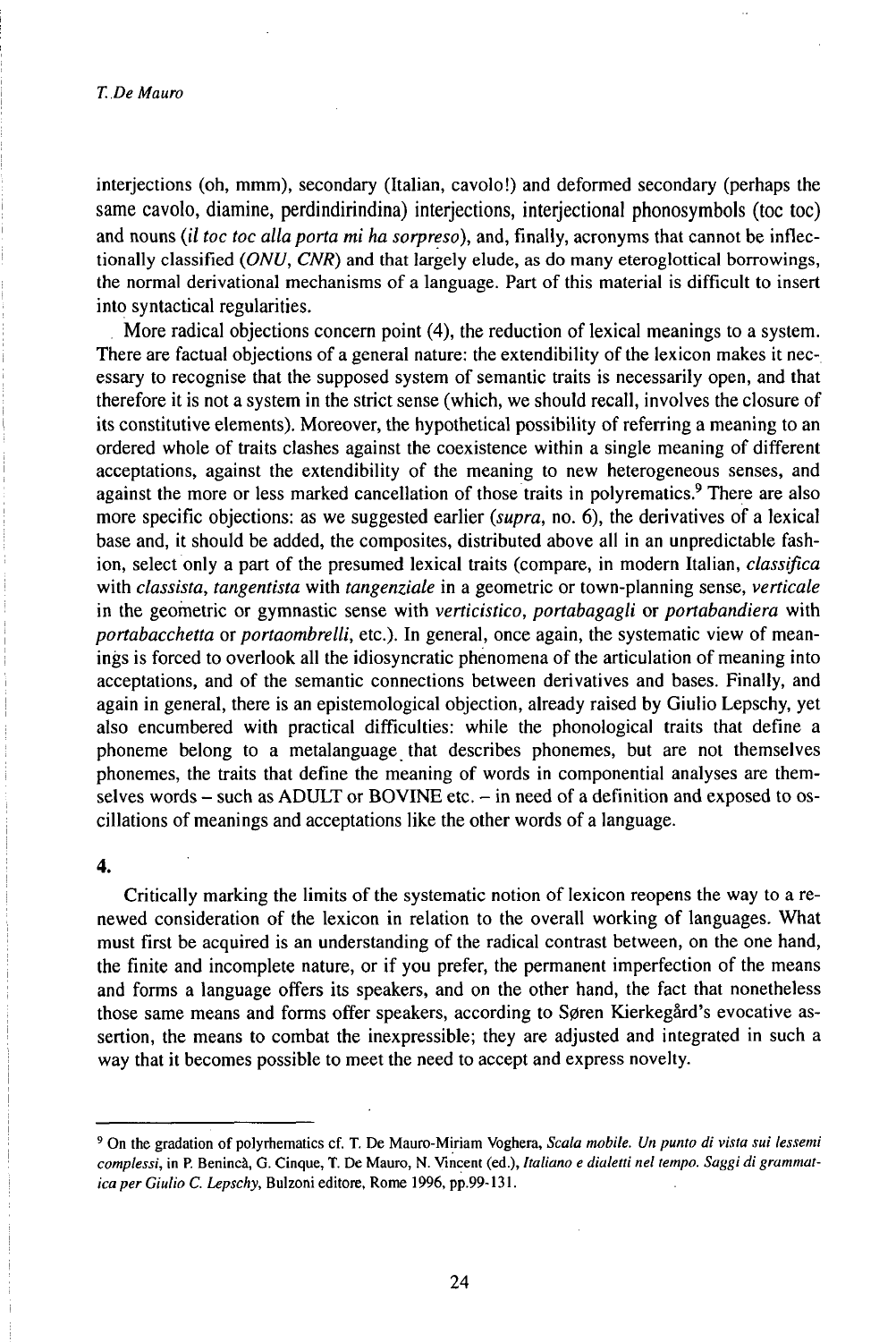The idea that a permanent interplay, a dialectic, between the finiteness of means and the infinity of necessities and expressive possibilities permeates and animates *lógoi* and *sermones* appeared at intervals in Greek and Latin culture, in early Christianity and in certain philosophies of the early modern period, especially Leibniz's *Consilium de nova Encyclopaedia conscribenda.* The full thematisation of this idea, the clear identification of a privileged relationship between the reality of a language with its forms and functions, and the notion of infinity, was established in linguistic theory beginning with Wilhelm von Humboldt.<sup>10</sup> Taken up again at the beginning of the 20th century by Saussure then, with improved logical-formal instruments, by Louis Hjelmslev and Noam Chomsky, the idea has been successively developed in various perspectives, differing but far less contrasting than has been believed.<sup>11</sup>

The retrieval of this idea makes it possible to recompose diverging perspectives and trends into units and achieve a vision, an overall view more sensitive than others to the role of the lexicon. It makes it possible to thematise the permanent incompleteness and continual completabilility of each of world's distinct historical-natural languages, which we today consider as numbering 7,000. How, using a language, do its speakers and writers deal with the frequent emergence of previously unknown human and artistic experiences, new sensitivities, new theoretical and practical knowledge, new techniques? How, in what way (to recall alongside Kierkegård in his *Stages on Life's Way,* also Dante and his own extraordinary experience *(Inferno* XXXII 7-10) of the very matter to which we are referring here), how can even the most trite and humble language (the language of the marketplace and the home, as

<sup>10</sup> W. von Humboldt, *Über die Verschiedenheil des menschlichen Sprachbaues und ihren Einfluss aufdie geistige Entwickelung des Menschengeschlechts,* hggb. von A.F.Pott, Berlin 1883, § 13, p.ll9: « Denn sie *[die Sprache]* steht ganz eigentlich einem unendlichen und wahrhaft gränzlosen Gebiete, dem Inbegriff alles Denkbaren. Gegenüber. Sie muss daher von endlichen Mitteln einen unendlichen Gebrauch machen, und vermag dies durch die Identität der Gedanken und Sprache erzeugenden Kraft». Italian translation by Donatella Di Cesare, *La diversità* delle lingue, Laterza. Bari 2000<sup>3</sup>, p.79, for discussion and interpretation of this passage, Ead., *Introduzione* pp.LXIV-LXVI.

<sup>&</sup>lt;sup>11</sup> On the effective convergence of different perspectives in opening the way to a new vision of reality, both the internal reality of languages and external reality, important considerations have already been made by Lorenzo Renzi, *Introduzione,* pp. 9-29, especially pp. 12-17 *(llplurilinguismo),* 21-24 *(Paralleli su scala mondiale),* and *Teorie linguistiche moderne,* pp. 55-73, in Lorenzo Renzi, Michele Cortelazzo, *La lingua italiana oggi: unproblema scolastico e sociale,* <sup>11</sup> Mulino, Bologna 1977. Other references in T. De Mauro, *Minisemantica dei linguaggi non verbali e* delle lingue, Laterza, Bari 1982<sup>1</sup>, 2000<sup>6</sup>, pp. 39-42 (infiniteness of the signs of a code, 70-84), 46-53 (forms of creativity), 90-94 (rule-changing creativity), 95-132 (variability of meaning of individual words), 133-40 (unlimitedness of the noetic field of a language). Note that the contrast will be less the more linguists, learning from geographers, come to realise that their representations ofa language are precisely that; i.e., representations, alternative projections variously useable to different ends. Borges, with his epistemological tale of the Cartographers of the Empire, is there to remind us that all representations are necessarily limited with respect to the multiform variety ofreality. As with a good map, such representations should be accompanied by a declaration of the scale, the rules of construction and projection or, as some people rightly point out, the metalanguage. The representations should be judged (1) for their coherence with respect to these explications (2) for their consistency, given the scale and rules, to the objects represented, and (3) for their functionality in terms of the aims for which they were constructed.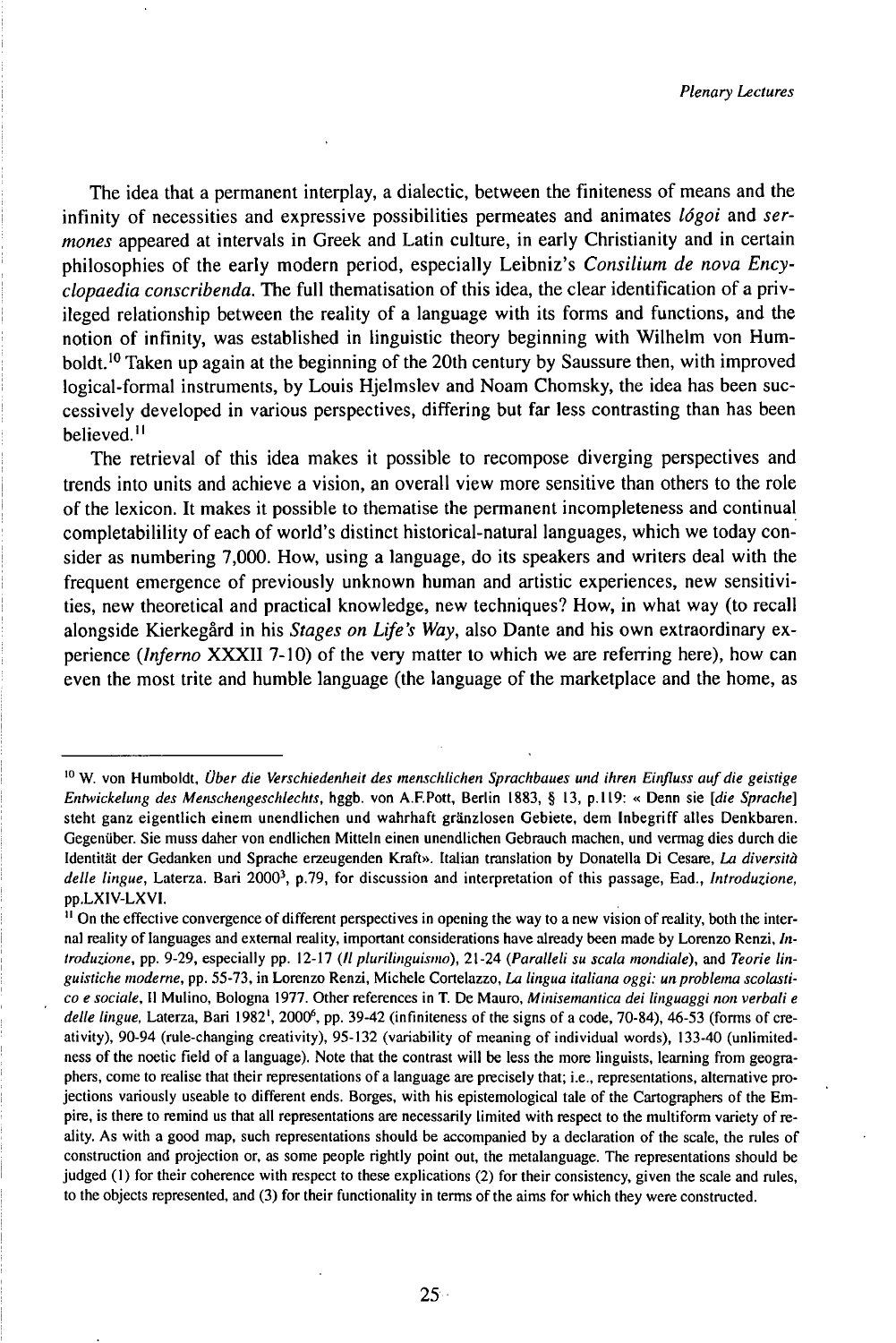S0ren Kierkegård said, Dante's *lingua che chiami mamma e babbo),* be stretched and extended to include among the meanings of its words and phrases, and *discriver* with its usual forms, the darkest and *deepest* places of the *universe?*

There are various ways in which the speakers who use <sup>a</sup> language - that is, an articulated semiological code possessing the constituent properties of any language<sup>12</sup> – make that undefined, indeed potentially infinite, mass of possible meanings their own, and manage to construct expressions, accomplishing that act which Louis Hjelmslev considered a distinctive trait of languages with respect to other semiotics and that Ivor Richards described as "the most complex act of the cosmos": $13$  the translation (i.e., the assumption of each possible meaning) from the texts and signs of all other languages and semiotics, into each and any language. I will try and list at least seven ways open to real speakers (some of them connected to the characteristics outlined in no. 4):

- (1) The recursive nature of languages' rules of syntax, and therefore the potential infinity of phrases that can be generated even from restricted or closed lexical groups (if ever they were so, and we have already seen that they are not).
- (2) The violability of syntactic rules and the associated utilization of the incompleteness of the utterances of which phrases are composed, with potential extempore meaningfulness of the violations and interruptions through connections with the situational context.
- (3) The permanent connection with the situation of use (including that particular situation which is the more strongly formal use, tending to universality, of scientific and philosophical languages). One single phrase, with the lexemes of which it is composed, adjusts to assume different, unpredictable meanings, depending on the diversity of the context and of differences in its vocal (and graphic) expression.
- (4) The formal, morphological-grammatical, nature of the ties with the context and the users, and the involvement of each lexical unit in the grammaticality of a language.
- (5) The capacity of each lexeme to dilate and contract, also with respect to (3), i.e., to the situation of use.

 $12$  We will mention three such properties, to which we will return: the flou-like quality of the signifies of a language's lexical and (also) grammatical morphs, which favours restrictions and extensions of acceptations and an undefined potential synonymy; grammaticality, i.e., a system of classifiers, deictic morphs and grammatical morphs – prefixed, infixed or desinential - aimed at formally establishing relationships between the utterance of <sup>a</sup> phrase and the situation in which the phrase occurs (verbal context, situational context, time, place, actors of the enunciation); the possibility of a reflexive epilinguistic and metalinguistic use of morphs to declare their own form and function. <sup>13</sup> Ivor A. Richards, *Toward a Theory ofTranslating,* in A. F. Wright (ed.), *Studies in Chinese Thought,* University of Chicago Press, Chicago 1953, pp. 247-62, a p. 250. On the theoretical and general importance of translatability, please refer to T.De Mauro, «Quantum fieri potest». *Riflessioni sulla traduzione (im)possibile,* «Rivista liturgica» XCII(2005),l,pp.l3-48.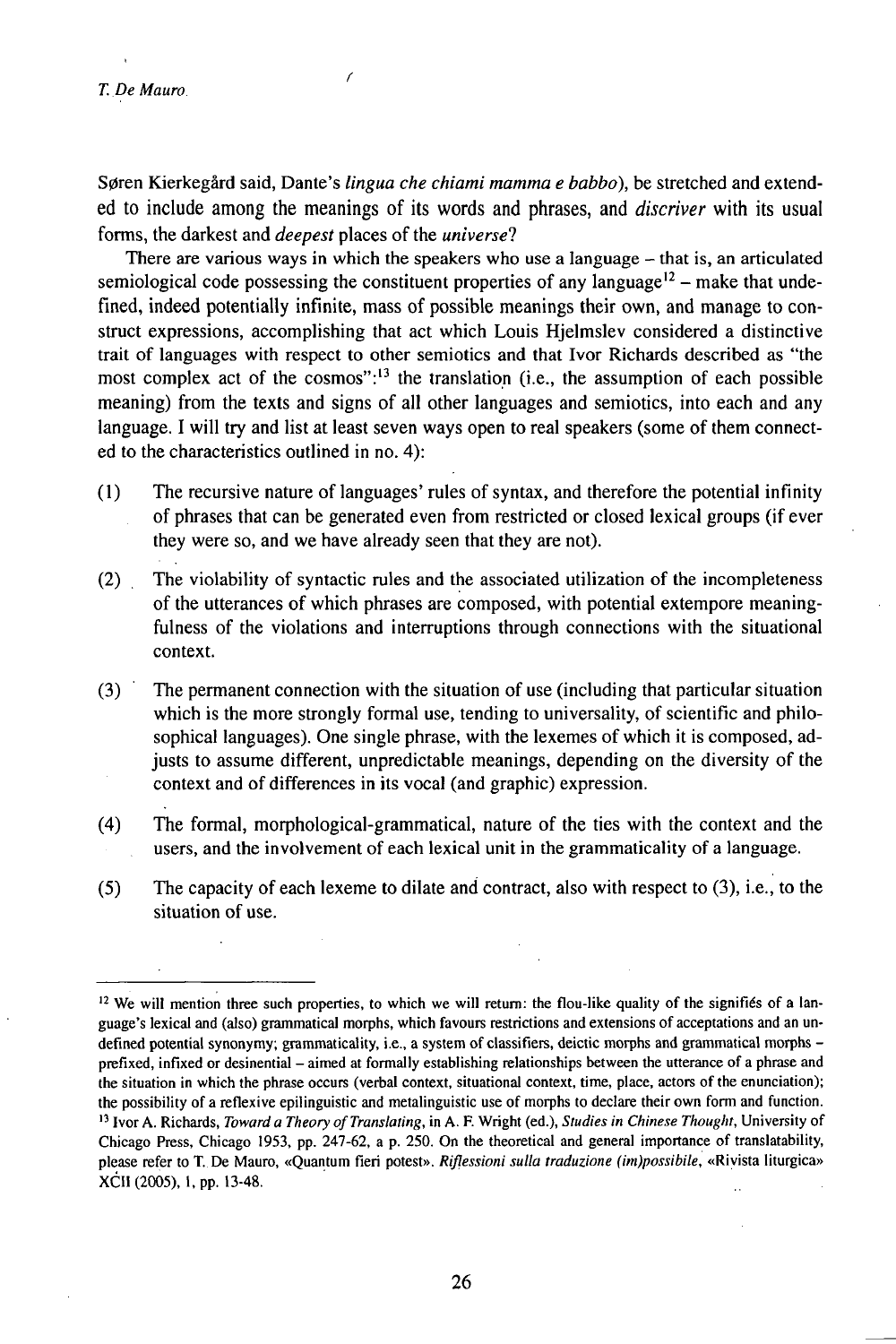- (6) The auto-onimia and, more generally, the reflexive metalinguistic use of any word to explain and ask explanation of any other word.
- (7) If points (1) and (4) are compatible with the nature of a system *stricto sensu,* i.e., one that expands *per intussusceptionem,* the seventh and final way by which speakers of languages render both languages and themselves capable of dealing with the changing horizons of life and culture compels us to recognise the trans-systematic nature of the continual abandonment, not only of individual words and the assumption of new individual words, but of entire formative schemes of words, which vary the lexical mass and go so far as to affect and vary the morpho-syntactical and phono-morphological structures of a language. In the terms used by Kant, we find ourselves facing a whole which, undergoing the more or less obligatory pressures of the *masses parlantes,* expands or contracts *per coacervationem,* like a pile of words, as a function of the necessities of usage. This causes, on the one hand, the abandonment of old knowledge and old experiences and social practices, which can lead to obsolescence of words or of their acceptations or to radical new meanings and, on the other hand, creates a perceived need to redefine with new lexical instruments that which is already known, which is too often left in the shade, and to distinguish and identify (using *ad hoc* lexical instruments or new acceptations) new knowledge and new experiences and prac-<br>tices.<sup>14</sup>

This is the theoretical place whence we can contemplate the lexical mass. Its intrinsic permanent variability, already familiar to Horace, is at once numerical (through the addition or loss of lexical morphs), morphological-syntactical (through variations induced also by numerical variability) and, finally, semantic (through the loss of acceptations of surviving words, through specifications or restrictions, and through the possibility of rearticulating each meaning into new families of meaning, into new acceptations). This variability, in all its aspects, sërves the need for expression and knowledge of individuals who recognise themselves in a human community which, in order to survive, has a continual need to adapt its lexical-linguistic heritage to the needs of its life and survival. This is the biological and ethological root that makes it necessary for human beings to possess formal instruments, semantically unlimited and indeterminate, whenever they have to abandon abstraction and adopt new determinations in unpredictable directions. In the variability of the immense lexical mass of languages, especially the written languages of complex societies,<sup>15</sup> a central role is played by the obsolescence of lexemes and/or their acceptations, and by the new influxes of morphs and of acceptations of already-extant morphs.

<sup>&</sup>lt;sup>14</sup> Further references in T. De Mauro, "Quantum fieri potest", op. cit note 13; and in *Crisis of Linguistic Monolithism and Role ofMinority Languages,* op. cit note 1.

<sup>15</sup> See T. De Mauro, *La Fabbrica delle parole,* UTET-Libreria, Turin 2005, and *Dove nascono i neologismi?,* in G. Adamo, V. Della Valle, *Che fine fanno i neologismi?*, Acts of the Conference Lessico Intellettuale Europeo - Accademia del Lincei, Rome 2006, pp. 23-31.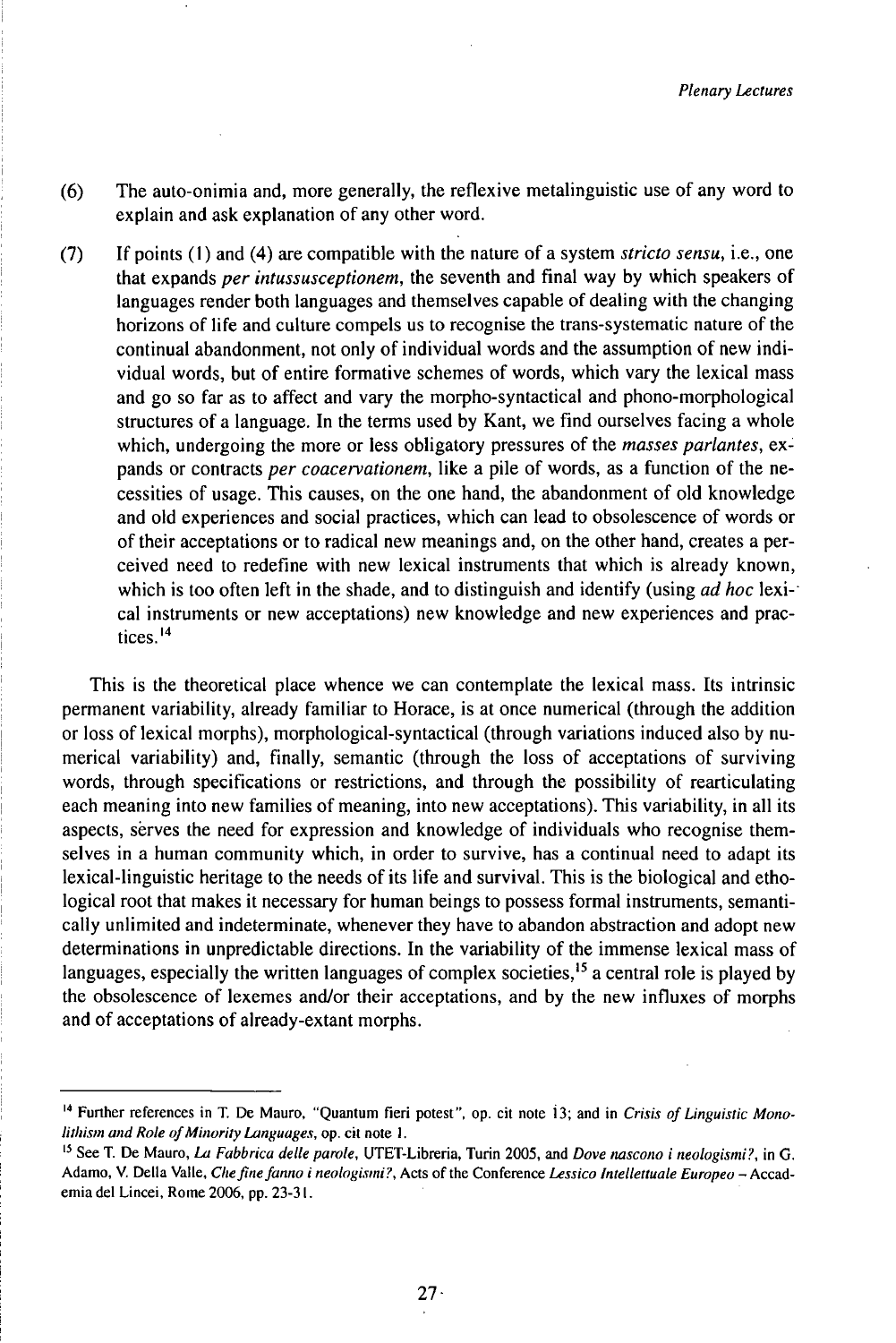#### 5.

There are various procedures for organising the immense and fluctuating mass of lexical elements. It is possible to provide a specific list of the procedures that a good dictionary can and must take into account when seeking to represent, if not to adapt, the complexity of the lexicon.

There is an obvious and not altogether banal positive procedure: firstly, placement in alphabetical order. This is the system that, from the ancient glossaries to Uguccione's medieval *Derivationes,* to Calepinus and the dictionaries of the modern age, has shown itself to be the most useful and the most accessible, much more so than conceptual listings, or ordering by lexical roots under which derivatives appear, as is the case in Arabic and other oriental languages, and in many etymological dictionaries. Gianni Rodari wrote a humorous poem:<sup>16</sup> *L'imperatore, l'impiegato, l'impiastratore,/l'impiccato/vivono nella stessapagina/e non si dicono mai: Buon giorno, come sta?* This undoubted drawback is largely compensated by the ease and equality of access which the alphabetic ordering guarantees, at least to the literate. It is, however, an extrinsic order, superimposed upon the reality of the words.

The intrinsic orders in which and by which each lexeme can be positioned are different. I will enumerate them briefly, although each poses further problems that differ from language to language and all, as could be shown analytically, tend to implicate one another:

- (1) Classification, both phonological and graphic, syllabic and accentual.
- (2) Frequency of occurrence and textual distribution, i.e., the statistical stratification of the lexicon and of each word in corpora representative of a language.
- (3) Subsequent assessment and specific indication of the range and field of use of each word: a few thousand words are indispensable in all contexts because of the great frequency with which they appear and the grammatical role they play; others, although appearing rarely, especially in writing, are necessary in private and public exchanges for their elevated degree of *Alltäglichkeit*, the everyday importance of their meanings; a few tens of thousands are known and useable outside specific fields by people of average culture; others, finally, are characterised by their belonging, either completely or in some acceptations, to more sophisticated, specific and specialised areas of use.
- (4) Categorisation of the grammatical form and the associated reference to specific flexional paradigms and to even more specific idiosyncrasies (in other words, morphology in the strict sense) - and of syntactic properties.
- (5) Internal etymological stratification and filiation; i.e., assessment of the lexical bases from which a word derives, and of the derivatives and composites of which each word is the base (morphology in the broad sense).

<sup>16</sup> Gianni Rodari, *Coabitazione,* in *Parole per giocare,* presentation by T. De Mauro, illustrations by F. Tonucci, "Biblioteca di lavoro", Manzuoli editore, Florence 1979, p. 12.